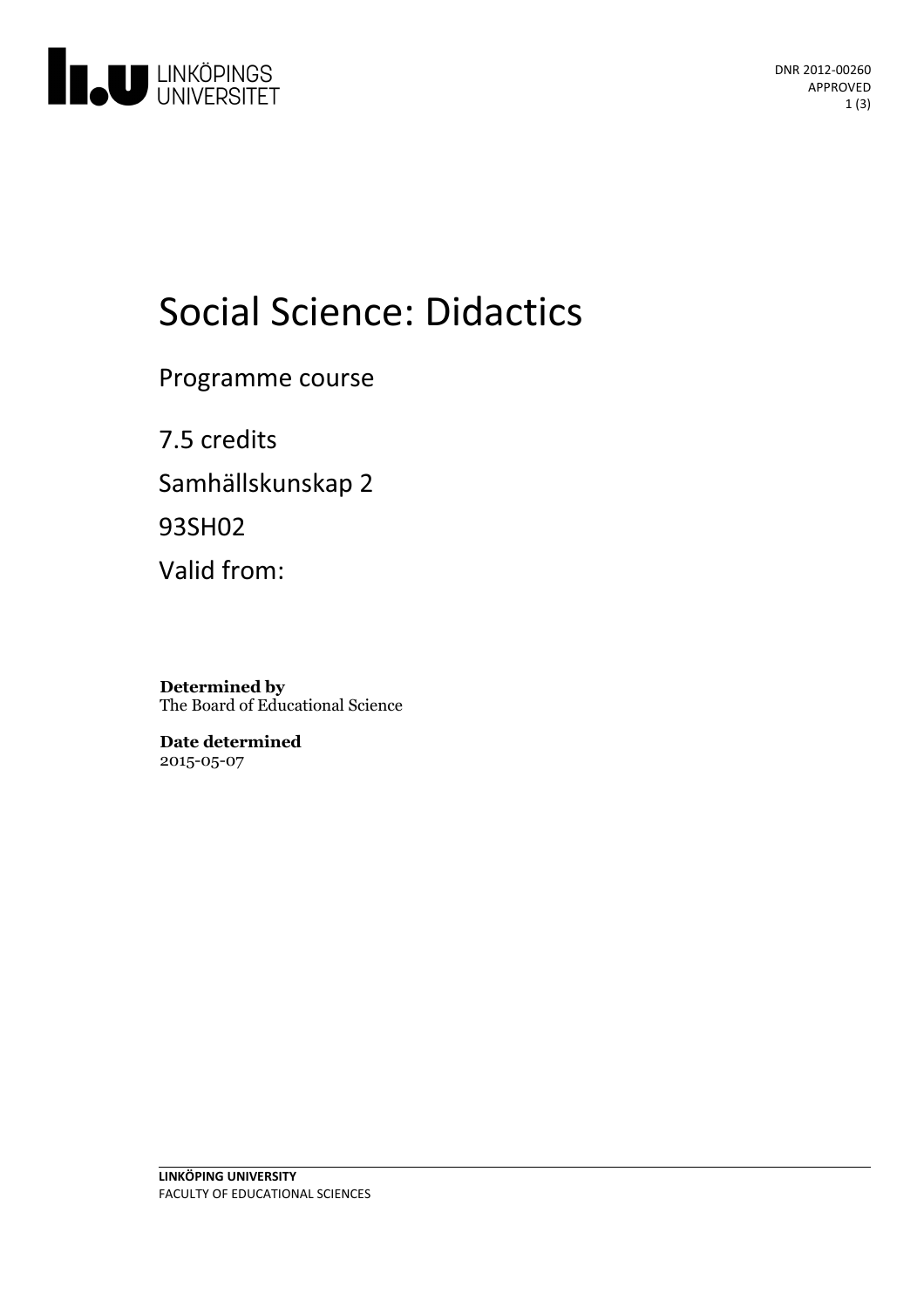## Main field of study

No Main Field of Study

Course level

First cycle

#### Advancement level

 $G<sub>2</sub>X$ 

### Course offered for

- Secondary School Teacher Programme with a specialization in Teaching in Grades 7-9 of the Compulsory School, subject English
- Secondary School Teacher Programme with a specialization in Teaching in Grades 7-9 of the Compulsory School, subject History
- Secondary School Teacher Programme with a specialization in Teaching in Grades 7-9 of the Compulsory School, subject Mathematics
- Secondary School Teacher Programme with a specialization in Teaching in Grades 7-9 of the Compulsory School, subject Social Studies
- Secondary School Teacher Programme with a specialization in Teaching in Grades 7-9 of the Compulsory School, subject Swedish
- Secondary School Teacher Programme with a specialization in Teaching in Grades 7-9 of the Compulsory School, subject Wood and Metal Craft
- Secondary School Teacher Programme with a specialization in Teaching in Grades 7-9 of the Compulsory School, subject Textile Craft
- Secondary School Teacher Programme with a specialization in Teaching in the Upper-Secondary School, subject English
- Secondary School Teacher Programme with a specialization in Teaching in the Upper-Secondary School, subject History
- Secondary School Teacher Programme with a specialization in Teaching in the Upper-Secondary School, subject Mathematics
- Secondary School Teacher Programme with a specialization in Teaching in the Upper-Secondary School, subject Social Studies
- Secondary School Teacher Programme with a specialization in Teaching in the Upper-Secondary School, subject Swedish